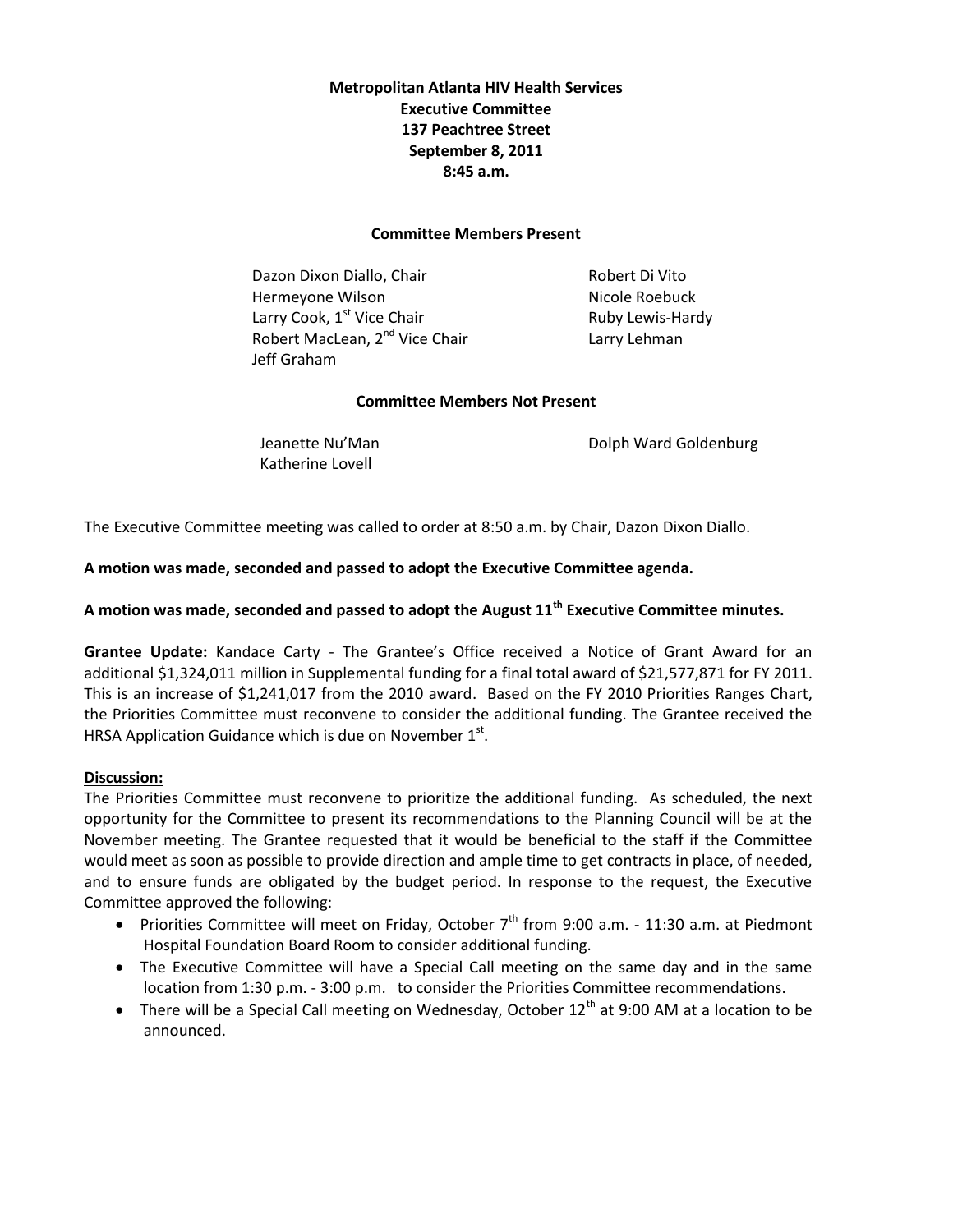**Executive Committee September 8, 2011 Page 2** 

**Evaluation Committee Report:** Ruby Lewis - Hardy - The Evaluation Committee completed review of the Provider Survey. The overall rating of the survey was good. The following recommendations were made:

- A signature requirement will be made on all surveys sent to agencies. The Executive Director, Programmatic Designee, and Fiscal Designee will all be required to acknowledge receipt and review of the finished document. This requirement will be added to the cover letter.
- When a Request for Proposal is released (RFP) it was recommended that the Grantee conduct two separate Technical Assistance workshops. There will be an initial TA session at the beginning of the RFP Process and another during the application period.

### **Committee Updates:**

**Assessment Committee:** Uliecia Bolton - The Assessment Committee met on Wednesday, September 7th and discussed their Committee and Comprehensive Plan tasks. The Committee's next meeting will be held on Wednesday, October  $5<sup>th</sup>$  at Positive Impact's new location at 60  $11<sup>th</sup>$  Street, Atlanta.

**Comprehensive Planning Committee** - Nicole Roebuck - The Comprehensive Planning Committee met on Thursday, August  $25<sup>th</sup>$  to discuss the 2012 Comprehensive Plan. Mr. Jim Sacco will facilitate the Comprehensive Plan Update. The next meeting will be held on Wednesday, September 21 $^{st}$ . The Committee will meet with the Quality Management Committee to discuss ways ensure that the goals and objectives are measurable. Robert Di Vito, Priorities Chair, expressed that it is important to include the Priorities Committee in the Comprehensive Planning process.

**Council Procedures Committee:** Larry Lehman - The Council Procedures Committee will meet soon to review Grievance Procedures and review the by-law structure.

#### **HOPWA Committee:** No Report

**Membership Committee:** Hermeyone Wilson - The Membership Committee will meet following the Executive Committee meeting today to complete membership designations and Committee assignments for the FY 2012 Planning Council year.

**Public Policy Committee:** Jeff Graham **-** The 2012 federal budget has not been established. The House is expected to pass continuing resolutions as was done last year. The CAEAR Coalition is seeking ways to ensure the EMA is represented in CAEAR advocacy activates. A meeting was held with Ryan White providers to inform them of CAEAR activities and membership opportunities. The Coalition wants to have meetings with Fulton County Commissioners and the Department of Public Health to seek assistance in funding CAEAR Coalition membership. The Georgia Department of Public Health is looking for individuals to participate on a 30 – person roundtable task force to address Medicaid restructuring. The application to serve is due on Tuesday, September  $13<sup>th</sup>$ . It was suggested that an invitation be sent to Dr. Fitzgerald of the Georgia Department of Public Health to attend the Georgia Ryan White meeting to meet the Community.